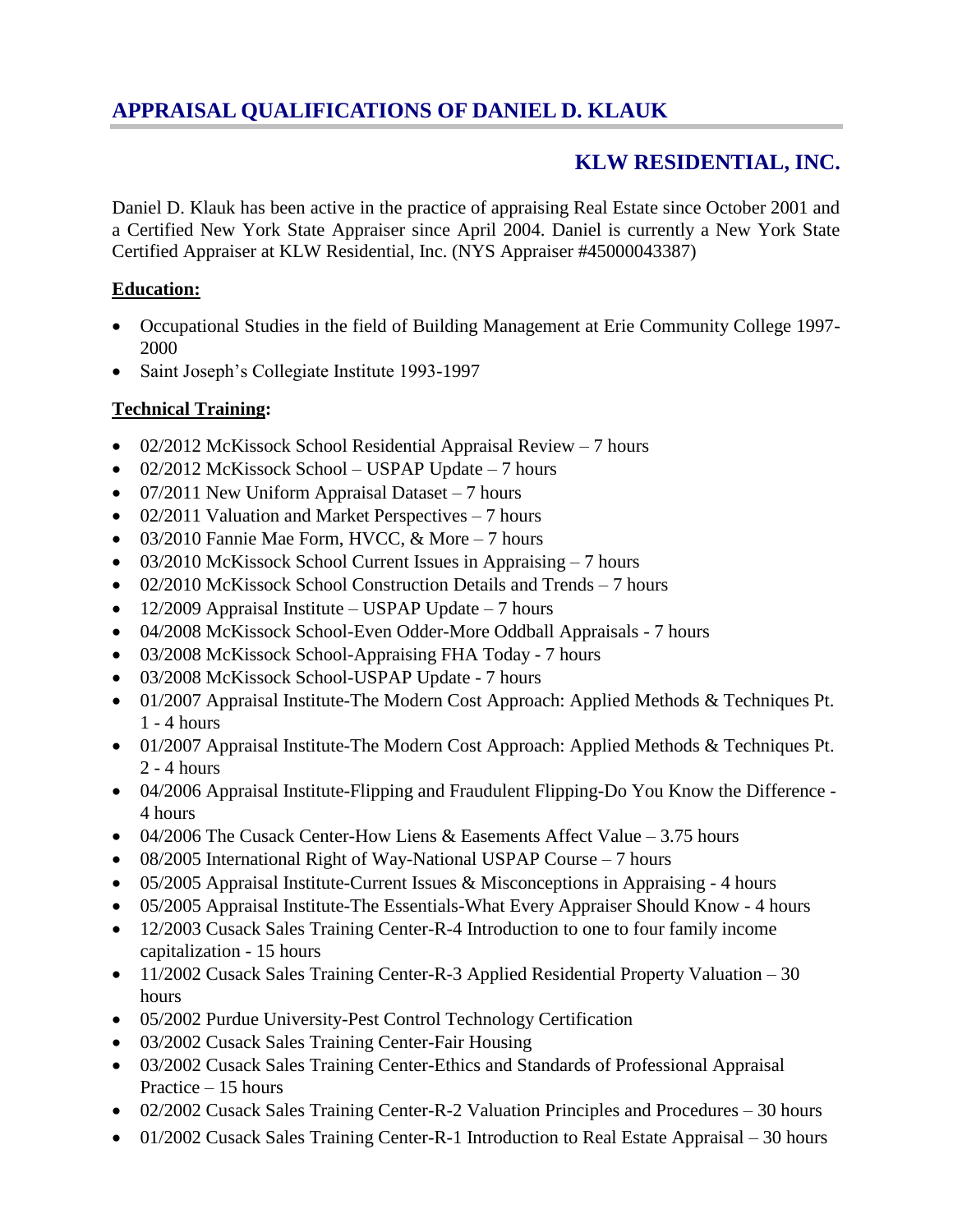- New York State Certified Residential Real Estate Appraiser #45-43387, 4/19/12-4/18/14
- FHA Approved Appraiser 5/2008

### **Prepared & Participated in Appraisals & Consultant Reports For:**

- Appraisal proficiencies in lake front, rural, urban and suburban residential properties
- Numerous savings and loan and lending institutions for residential mortgages and sales/purchase assets (KeyBank, Northwest Savings Bank, First Niagara Bank, HSBC, PNC Bank, Bank of Castile, Premium Mortgage Corp., Evans Bank, N.A. Bank, Lakeshore Saving Bank, Bank of America, among others)
- Governmental agencies, City of Buffalo
- Third party residential transfer corporations
- Attorneys and private individuals condemnation, investment counseling, mortgage appraisals, tax assessment matters, and private matters (matrimonial, etc.)
- 1– 4 family residential, vacant land, and condominium appraisals covering Western and Central New York including the Buffalo and Rochester markets and surrounding counties.

## **Employment History:**

- KLW Residential (Buffalo, NY), NYS Certified Residential Appraiser, 04/2004 Present
- KLW Residential (Buffalo, NY), Apprentice Appraiser, 10/2001 04/2004
- $\bullet$  "A" Best Builders (Buffalo, NY), Builder/Laborer, 02/1999 10/2001
- Jay-Tee Home Improvement (Buffalo, NY), Builder/Laborer, 06/1998 02/1999
- Nystar Revaluation (Buffalo, NY), Data Collector/Market Analyst, 01/1998 06/1998
- Bison Truck Parts (Buffalo, NY) Laborer in Auto/Diesel Mechanics, 05/1994 01/1998